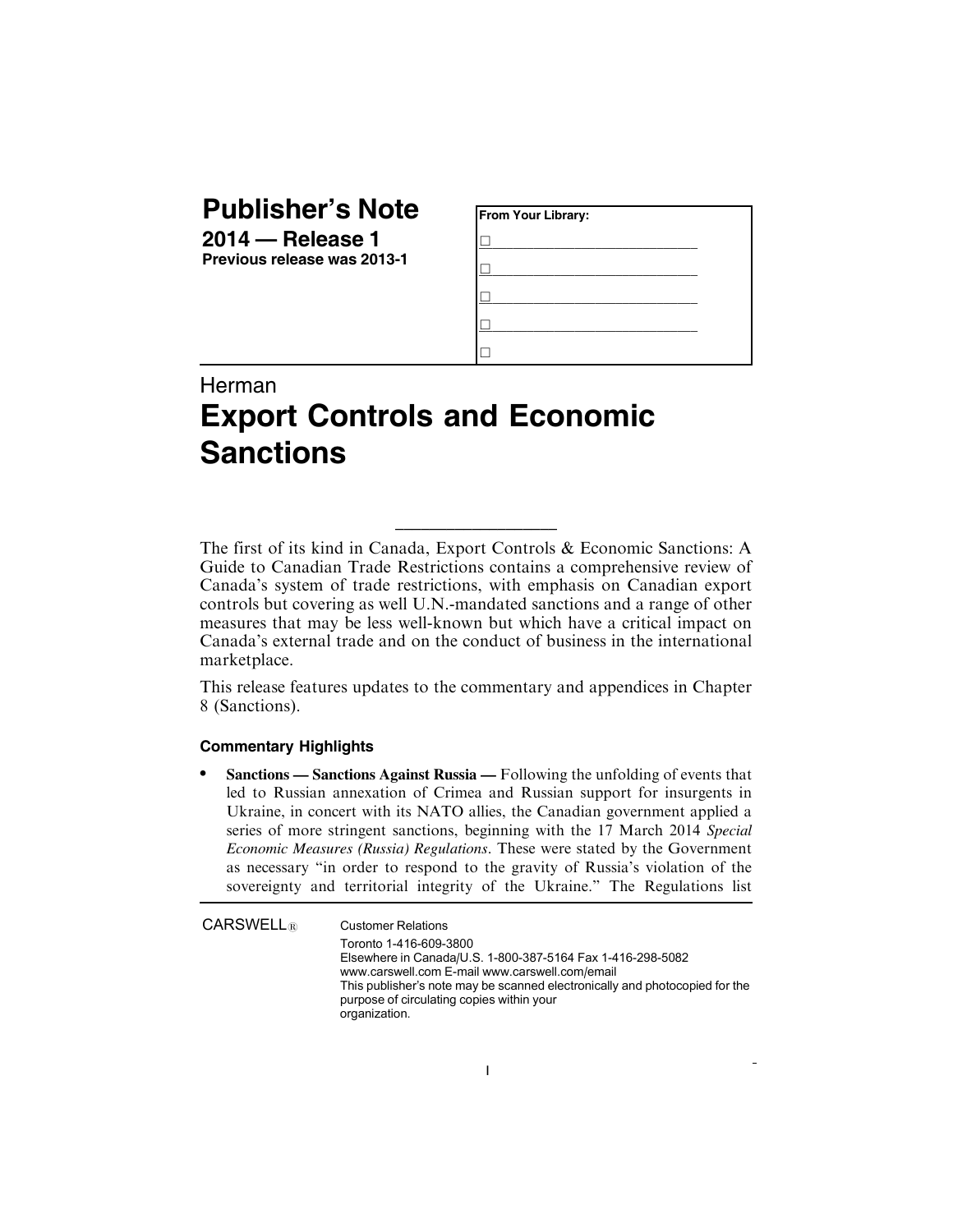persons that Canada considers connected with the Russian Government or individuals or entities engaged in activities that directly or indirectly facilitate, support, provide funding for, or contribute to the deployment of Russian armed forces to Crimea in violation of Ukraine's sovereignty and territorial integrity. The sanctions impose an asset freeze on designated persons and to prohibit persons in Canada and Canadians abroad from, dealing in any property held by or on behalf of a designated person, or facilitating or providing financial or other related services in respect of such a dealing; making any goods available to a designated person; and providing any financial or related services to or for the benefit of a designated person. Causing, assisting or promoting any of the forgoing prohibited activities is likewise prohibited. The sanctions have been extended on an ongoing basis by either adding to the scope of prohibited dealings or by adding names to the designated list, making it a constant need for Canadians to ensure that they are up to date on the increasingly wider scope of these measures. The sanctions were first enacted on 17 March 2014 and have been regularly amended with additions of names to the prohibited list most recently on 16 September 2014. Some exemptions exist in the *Regulations*, including: payments made by or on behalf of designated persons pursuant to contracts entered to before their designation, provided the payment is not for their benefit; pension payments to any person in Canada or Canadian abroad; certain transactions in respect of diplomatic missions; transactions to UN agencies, the International Red Cross and Red Crescent Movement, and Canadian NGOs in certain circumstances; transactions necessary for a Canadian to transfer to a non-designated person any accounts, funds or investments held by a designated person when that person became a designated person; financial services required in order for a designated person to obtain certain legal services in Canada; and payments to any person in Canada or any Canadian abroad in respect of loans entered into prior to March 17, 2014.

. **Sanctions — Sanctions Against Syria —** In 2011, Canada announced that sanctions would be imposed against members of the Syrian regime under the *Special Economic Measures Act*. The *Special Economic Measures (Syria) Regulations* responded to the gravity of the internal situation in that country. The sanctions have been regularly expanded over the years, by adding to the list of designated persons and by expanding the reach of these sanctions, such as by prohibiting all imports from Syria, except for food for human consumption, as well as all new investment in Syria and the export to Syria of telecommunications monitoring equipment. In addition, Canada has imposed an assets freeze and a prohibition against dealings with additional individuals and entities associated with the Assad regime and the provision and acquisition of all financial or other related services to or from Syria. The new measures imposed an assets freeze and dealings prohibition on additional individuals associated with the Assad regime as well as the Central Bank of Syria. In January 2014, in response to United Nations Security Council Resolution 2118 (2013), Canada imposed further sanctions against Syria under the *Special Economic Measures*